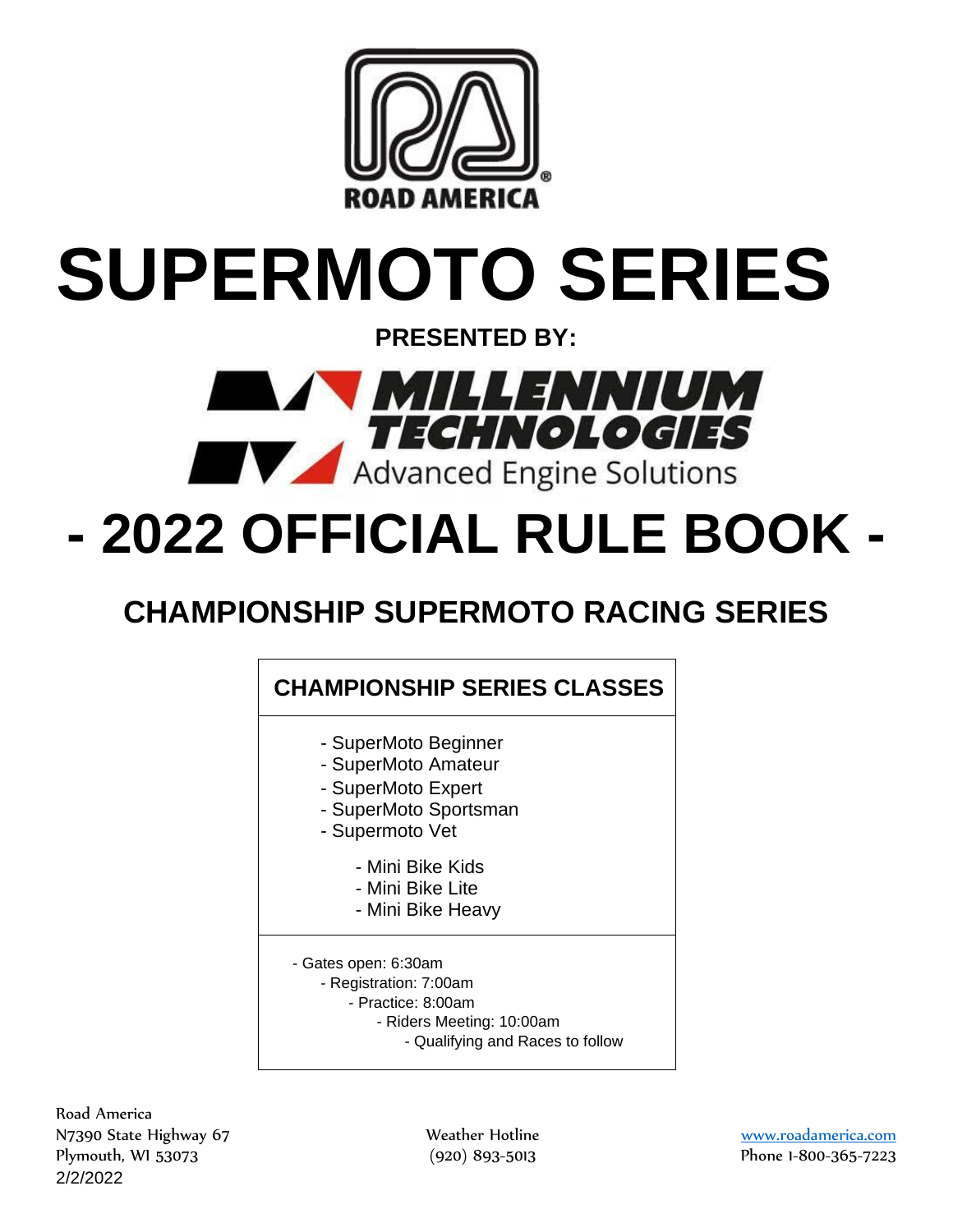## **1. General Rules**

- 1.1 Waivers
- 1.2 Parents reasonability for minors
- 1.3 Spectators
- 1.4 Grid & Hot Track Restrictions
- 1.5 Hot track access
- 1.5.1 Hot track access Age restriction
- 1.5.2 Hot track access Camera/Phone Restrictions
- 1.6 Restricted Areas Entering Timing & Scoring
- 1.7 Unsportsmanlike conduct
- 1.8 Alcohol

## **2. Safety Rules**

- 2.1 Race Bikes & Pit area Safety
- 2.2 Driving Race Bikes safely
- 2.3 Rough Driving
- 2.4 Mechanical problems
- 2.5 Disabled Race Bikes
- 2.6 Driver Safety Gear Requirement
- 2.6.1 Helmet Requirement
- 2.7 Helmet mounted recording device
- 2.8 Pre-Tech safety check
- 2.8.1 Safety Tech Requirements
- 2.9 Catch Cans
- 2.10 Starting at the back of the grid
- 2.11 Race Director Safety authority
- 2.12 Riders Responsibilities

## **3. Class Requirements**

- 3.1 Detailed class rules
- 3.2 Age
- 3.3 Engines
- 3.4 Tires
- 3.5 Mufflers
- 3.6 Skid Siders
- 3.7 Numbers
- 3.8 Club Sponsor Decal

## **4. Race Day Procedures**

- 4.1 Race Day Registration
- 4.1.1 Registration cutoff times
- 4.2 Pitting on the asphalt
- 4.3 Practice
- 4.4 Race Format
- 4.5 Multi-Class Race Grouping
- 4.6 Race grid positions
- 4.6.1 No-Show on Grid
- 4.7 Transponders
- 4.7.1 Transponder Placement
- 4.8 Starts
- 4.9 Restarts
- 4.10 Flagging
- 4.10.1 Yellow Flags
- 4.10.2 Red Flag
- 4.10.3 Black Flag W/ Orange Dot (Meatball Flag)
- 4.10.4 Black Flag
- 4.11 Race Day Cancellations
- 4.12 Protests
- 4.13 Video Footage
- 4.14 Penalties & Warnings

## **5. SuperMoto Race Points**

- 5.1 SuperMoto Race Points
- 5.2 Points Qualification Green Flag
- 5.3 Final Championship Points
- 5.3.1 Final Championship Points Dropping a Race
- 5.3.2 Final Championship Points Ties
- 5.4 Year end awards requirement

**This rulebook is not intended to cover all aspects of the Road America SuperMoto Series; it will be used as a guide unless it's a clear-cut decision.**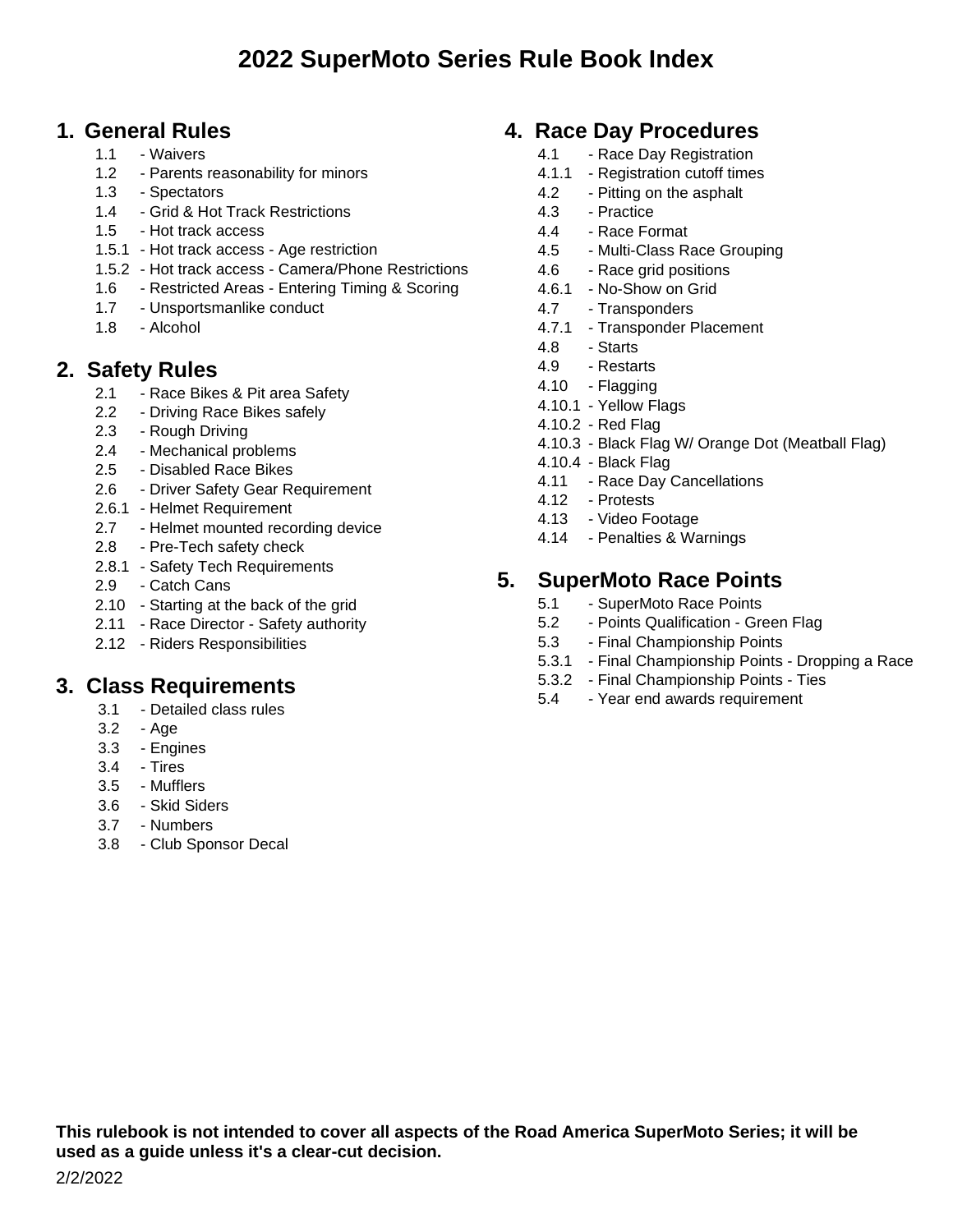## **1. General Rules**

## 1.1 Waivers:

- EVERYONE is required to sign an Adult or Minor waiver when entering Road America property. This can be done at the track or by using SpeedWaiver in advance.
- Minor waivers MUST be filled out for all minors entering Road America regardless of age.
- ALL participants MUST have waivers completed and entry fees paid before participating in practice or competing in any races. Note: proof of age is required for all minors.
- 1.2 Parents reasonability for minors:
	- Parents or guardians must sign a waiver and are to be responsible for any children they brought to the races.
	- Example; Don't let them run around unsupervised.

#### 1.3 Spectators:

- All Spectators are required to have a Pit Pass wristbrand
- A Driver or Pit Pass wristband is required to gain access to Pre-grid, Hot Grid, or Track.
- 1.4 Grid & Hot track Restrictions:
	- Smoking is prohibited on the Pre-grid, Hot grid, and track
	- Fueling is forbidden on the Pre-grid, Hot grid, and track
	- Pets are NOT allowed on the Pre-grid, Hot grid, and Track
- 1.5 Hot track access:
	- Anyone entering the Track MUST ONLY enter through the gate by the Flag stand and ONLY after getting prior approval from a RA official.
- 1.5.1 Hot track access Age restrictions:
	- No one under the age of 16 can enter the track during practice or racing unless accompanied by a parent or guardian.
	- This includes volunteer corner workers, flaggers and drivers spectating.
- 1.5.2 Hot track access Camera/Phone Restrictions
	- No cameras or cell phones can be used on the track by corner workers.
- 1.6 Restricted Areas: Entering Timing & Scoring building: - No one can enter the timing and scoring building without permission from a race official.
- 1.7 Unsportsmanlike conduct:
	- Unsportsmanlike conduct, abusive or foul language, fighting, refused cooperation, etc. It Will not be tolerated.
	- Anyone exhibiting such conduct will be disqualified from the event and required to leave the facility, and is subject to further disciplinary action.
- 1.8 Alcohol:
	- Alcoholic beverages are NOT allowed on the grid or track during any events. No driver or crew member can drink alcoholic beverages during an event, only after they are done racing and in a responsible manner.

2/2/2022 2022 OFFICIAL SUPERMOTO RULE BOOK 1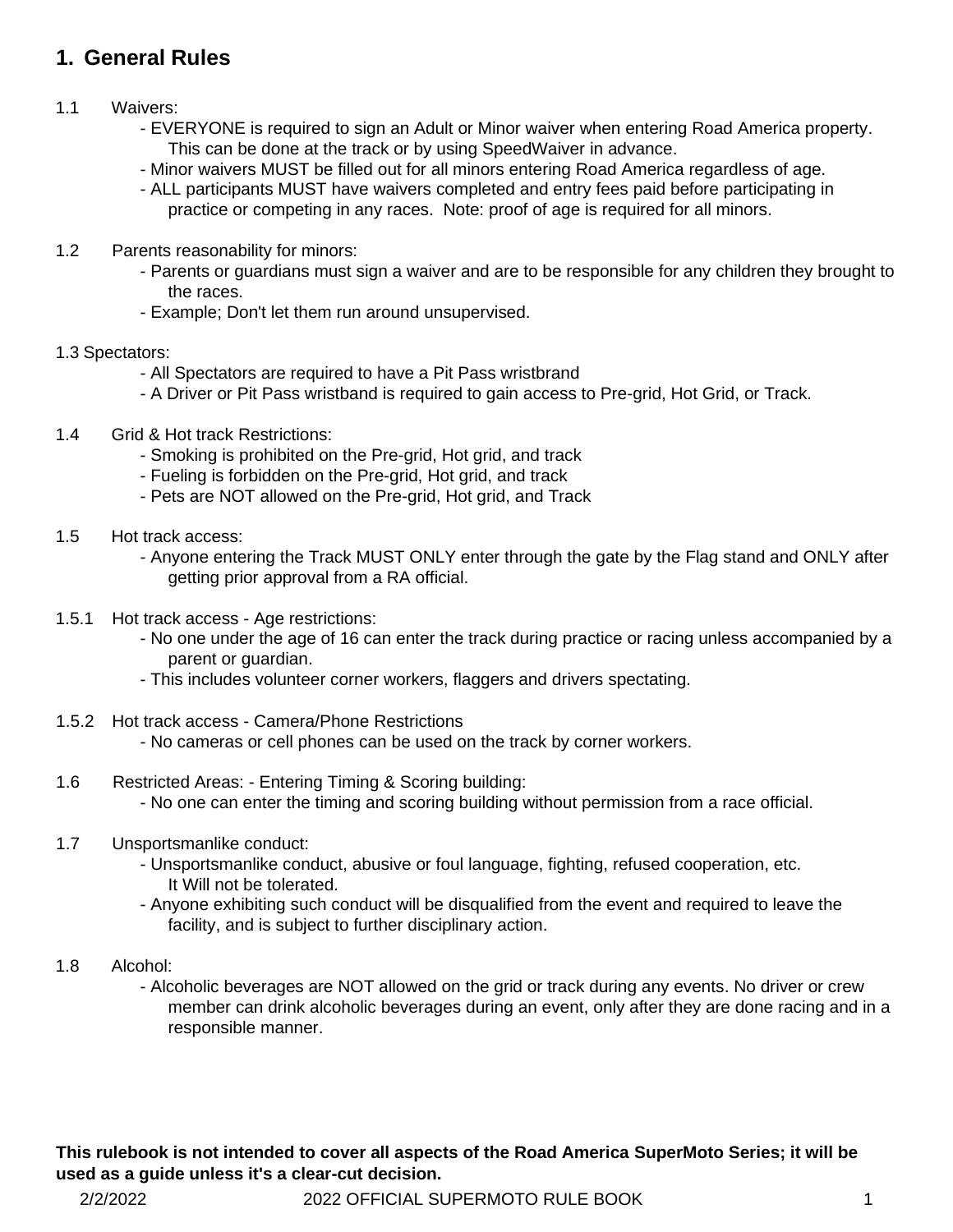## **2. Safety Rules**

- 2.1 Race Bike & Pit area Safety:
	- Rider & Crew are always responsible for the safety of the race bike and pit area.
	- They must keep all non-crew people away from any running or hot race bikes.
	- Note: Stay clear of any rotating parts, i.e., wheels, chains, and any hot parts, i.e., exhaust pipes, brake rotors, etc.
- 2.2 Driving race bikes safely:
	- Riders must continuously safely operate their bike and adhere to all flags and instructions on track.
	- When exiting the track, slow down until you are at a minimum safe speed, be aware of spectators at pit out!
- 2.3 Rough Driving:
	- Rough driving will not be tolerated at any time.
	- Anyone intentionally bumping, hitting, chopping, blocking, or driving in an out-of-control manner, will be warned, penalized, disqualified, or suspended, depending on the severity of the incident.
- 2.4 Mechanical problems:
	- Drivers must use hand signals to warn other Riders (put one hand straight-up, not out to the side) to safely attempt to get off the racing surface. If a brake failure occurs, do not pull into pits. Drive around until the bike is at a slow enough speed to pull off safely.
- 2.5 Disabled Race Bikes:
	- Attempt to move race bike farther away from the racing surface to a safer area if possible.
- 2.6 Drivers Safety Gear Requirement:
	- Helmet (See 2.6.1)
	- Full Leather protection or Motocross gear with full Skeleton
- 2.6.1 Helmet Requirement:
	- (Full Face) with a hard shield or Motocross helmet with goggles:
		- Snell Rated: M 2015, SA 2015, CMS 2016 & CMR 2016 (Youth) or higher rating.
		- SFI Rated: 24.1 2015, 31.1 2015, 31.1A 2015, 41.1 2015 or higher rating.
		- DOT Rated
		- ECE Rated
- 2.7 Helmet mounted recording devices:
	- The mounting of any recording device to the outside of the helmet or inside the helmet is strictly prohibited.
	- Anyone found using a helmet-mounted recording device will receive a significant penalty and forfeit all points for that race.
- 2.8 Pre-Tech safety check:
	- All race bikes must have a Pre-Tech safety check and receive a chassis band before getting on track for practice or competing in races.
	- It is your responsibility to keep all safety equipment intact during the entire season. A safety check may be done at any time during the season.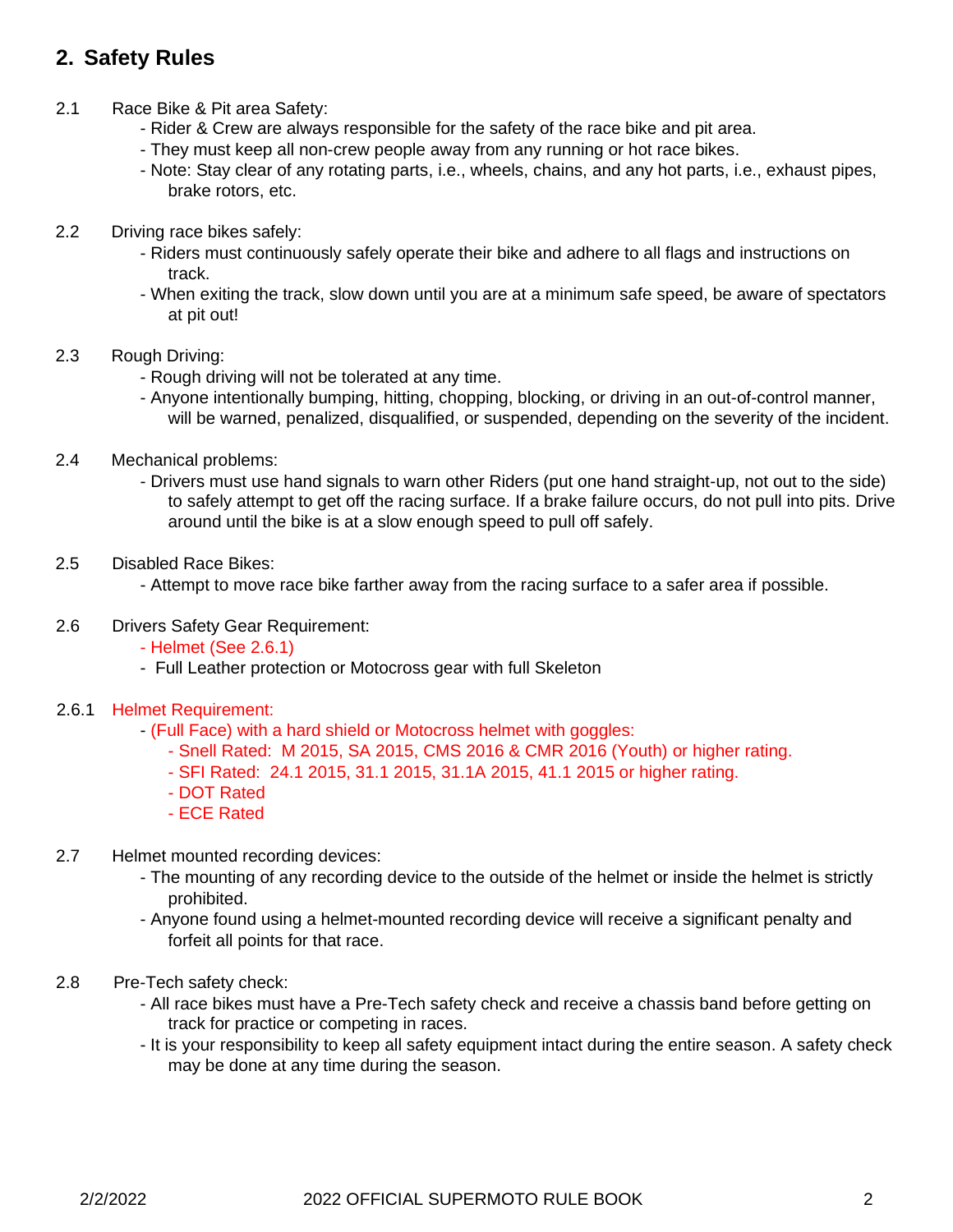- 2.8.1 Safety Tech Requirements:
	- The following must be safety wired or secured in a manner approved by Tech: (Something like RTV)
		- Oil filler caps
		- Oil drain plugs
		- Oil lines
		- Safety wire the radiator cap and drain plug
		- Spin-on oil filters/filter bolts.
		- It is encouraged that all classes safety wire the brakes bolts.
		- Water-cooled engines may use plain water, water with Redline cooling system rust and corrosion inhibitor at .5 ounces per quart of water concentration, Engine Ice, Bel-ray Moto Chill, or Silkolene Pro Cool. Glycol-based antifreeze or water pump lubricants of any kind are strictly prohibited.
		- All race bikes must have an operating and marked engine kill switch on the handlebars.
		- All race bikes must have a self-closing throttle and operating front and rear brakes.
		- Headlight, taillight, and turn signals must be removed or taped. Clear tape may not be used.
		- Side and center stands must be removed.
		- Safety wire brake bolts
- 2.9 Catch Cans:
	- All race bikes must have a catch can attached and have the carburetor overflow/vent lines running into it. The rider must check and drain these catch cans when necessary. The crankcase breather lines are also required unless the lines are vented to the airbox. Airbox drain hoses must be plugged off or sealed. The rider must also check and drain these hoses when necessary.
- 2.10 Starting at the back of the grid:
	- Any rider may request to start in the rear of the field. It is recommended if you feel your equipment or ability may impede the rest of the field. Please start in the back until you feel comfortable.
	- If you prefer to start in the back of the grid, please timing and scoring know.
- 2.11 Race Director Safety authority:
	- The Race Director has the power to ban or remove any driver from a class in the case of a safety issue
- 2.13 Rider Responsibilities:
	- All Riders are responsible for meeting the rules and regulations for the track. Failure to do so may result in disqualification.
	- Riders are also responsible for the actions of their crew.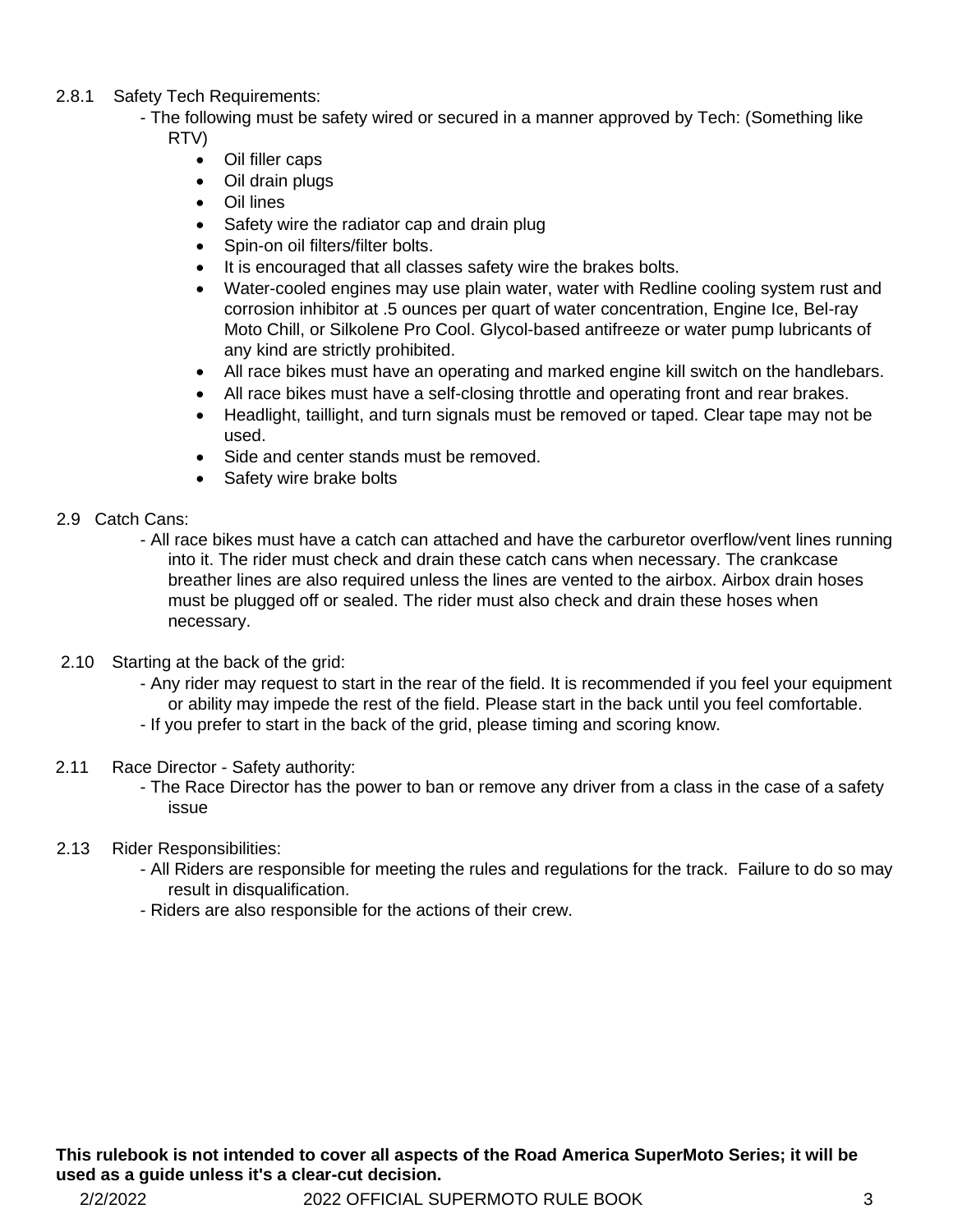## **3. Class Requirements**

- 3.1 Detailed class rules:
	- Refer to: Road America SuperMoto Series 2022 Class Rules document

## 3.2 Age:

- Age as of May 1<sup>st</sup> determines which class you can participate in. Adjustment to move up a class, the driver must be within one year of age class and have approval by Race Director.

#### 3.3 Engines:

- Engines are subject to tech inspection at any time; the refusal of inspection from tech official will result in Immediate disqualification of points for the entire season and may result in a suspension.

#### 3.4 Tires:

- Slicks, Cut road race slicks
- Class "C" dirt-track tires
- Rain Tires
- Any DOT tire

## - **NO KNOBBY OFF-ROAD TIRES**

#### 3.5 Mufflers:

- All classes must use muffling devices that limit the sound to 105dBA. The noise level will be measured while the machine is on track during practice sessions and racing events. If a machine measures over the limit, it may be subject to a "Meatball Flag."

#### 3.6 Skid Sliders:

- -Recommended Devices that protect the racing surface
	- Handguards
	- Footpeg Sliders
	- Axle Sliders
	- Frame Sliders

#### 3.7 Numbers:

- All race bikes must carry three sets of numbers, one front and one on each side. The number will remain assigned to that rider for the entire Championship Season if two Riders have the same number. Member Rider will keep his / her number while the non-member's number will be changed.

## 3.8 Club Sponsor Decal:

- Road America SuperMoto Series members may be required to place a Series sponsor sticker on their bike. (Sticker would be provided)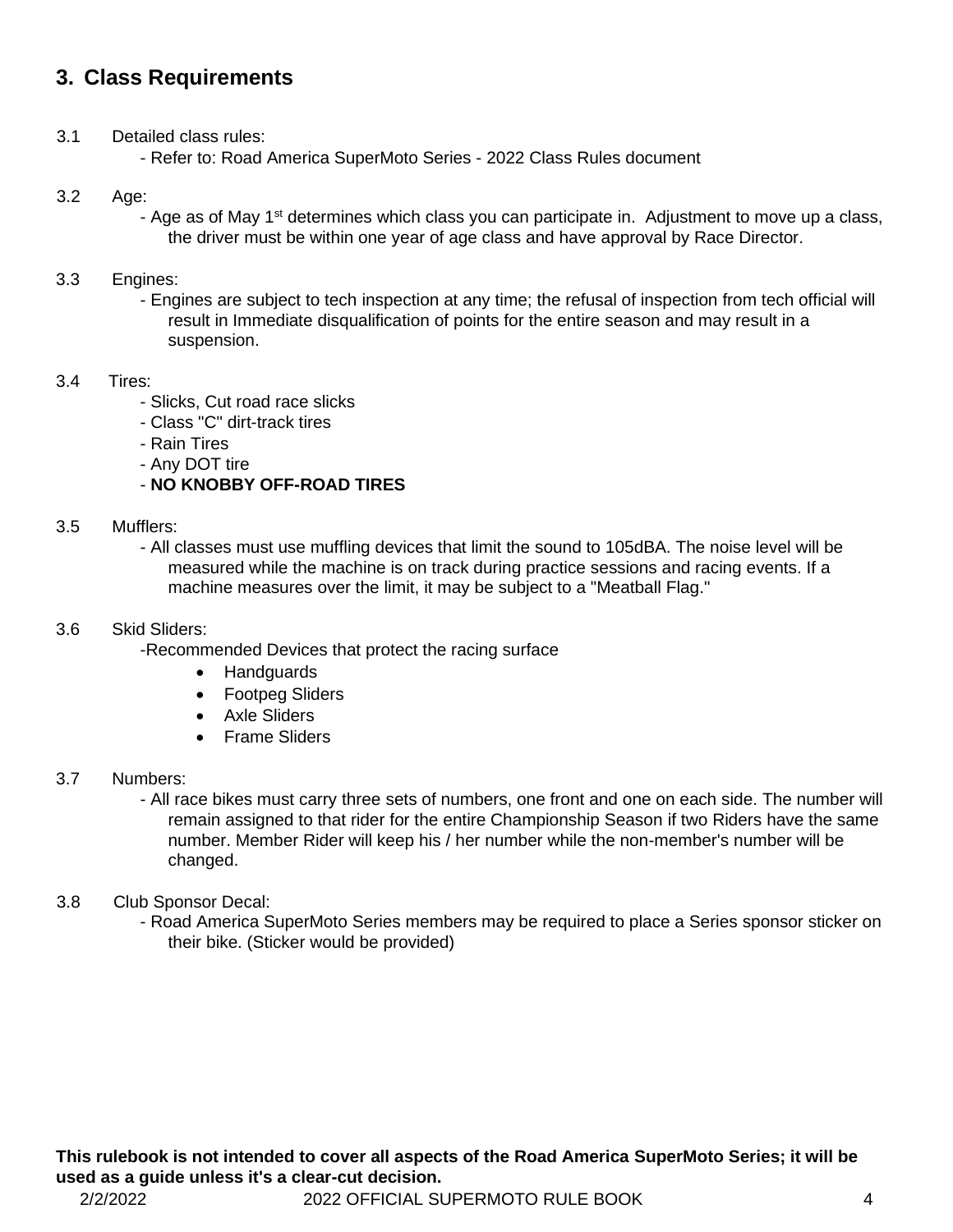## **4. Race Day Procedures**

- 4.1 Race Day Registration:
	- Registration slips must be handed in as soon as possible at the timing and scoring building.
	- Timing and Scoring must have your registration slip prior to you entering the track for practice.
- 4.1.1 Registration cutoff times:
	- Series cutoff time is 9 am.
		- If you know, you will not have the registration slip turned in by the cutoff time. Please reach out to the Chief of Timing and scoring prior to race day.
		- Turning registration slips in late may result in having to start in the back of race 1.
- 4.2 Pitting on the asphalt:
	- No pitting on the asphalt, only on grass or gravel areas.
	- Pit stalls are not reserved and are on a first-come, first-serve basis.
	- Teams observed pitting on the asphalt will receive either a verbal or written warning from the Race Director for the race day. Subsequent offenses will result in penalties assigned at the discretion of the Race Director, increasing in severity with each offense (examples: starting at the back of the day's races, no points for the day, asked to leave the Road America grounds)
- 4.3 Practice:
	- Practice will be broken into Groups
	- Each group will get a minimum of 2 sessions approx. 10-min each
- 4.4 Race Format:
	- Qualifying 8 Min.
	- Race 1 9 Min. +1 Lap
	- Race 2 9 Min. +1 Lap
- 4.5 Multi-Class Race Grouping:
	- Classes may be grouped with another like speed class but will be scored separately.
	- In most cases, each class will be a separate pack and will have a split start.
- 4.6 Race grid positions:
	- Race 1 grid position:

Race 1 - Based on qualifying with the fastest time on pole. Pole is always put closest to the inside of turn 1.

- Race 2 grid position:

Race 2 - Finishing order of race 1 mirrors starting order of race 2

#### 4.6.1 No-Show on Grid:

- When a Rider doesn't show up to the grid for a race. All riders move up one position from that absent rider's starting position.

## 4.7 Transponders:

- All riders will need to rent a transponder to work with our scoring system.
- A Credit Card or Driver's License is **REQUIRED** and held for a deposit until the transponder is returned to the Timing & Scoring building.
- 4.7.1 Transponder Placement:
	- The transponder must be mounted on the upper fork leg.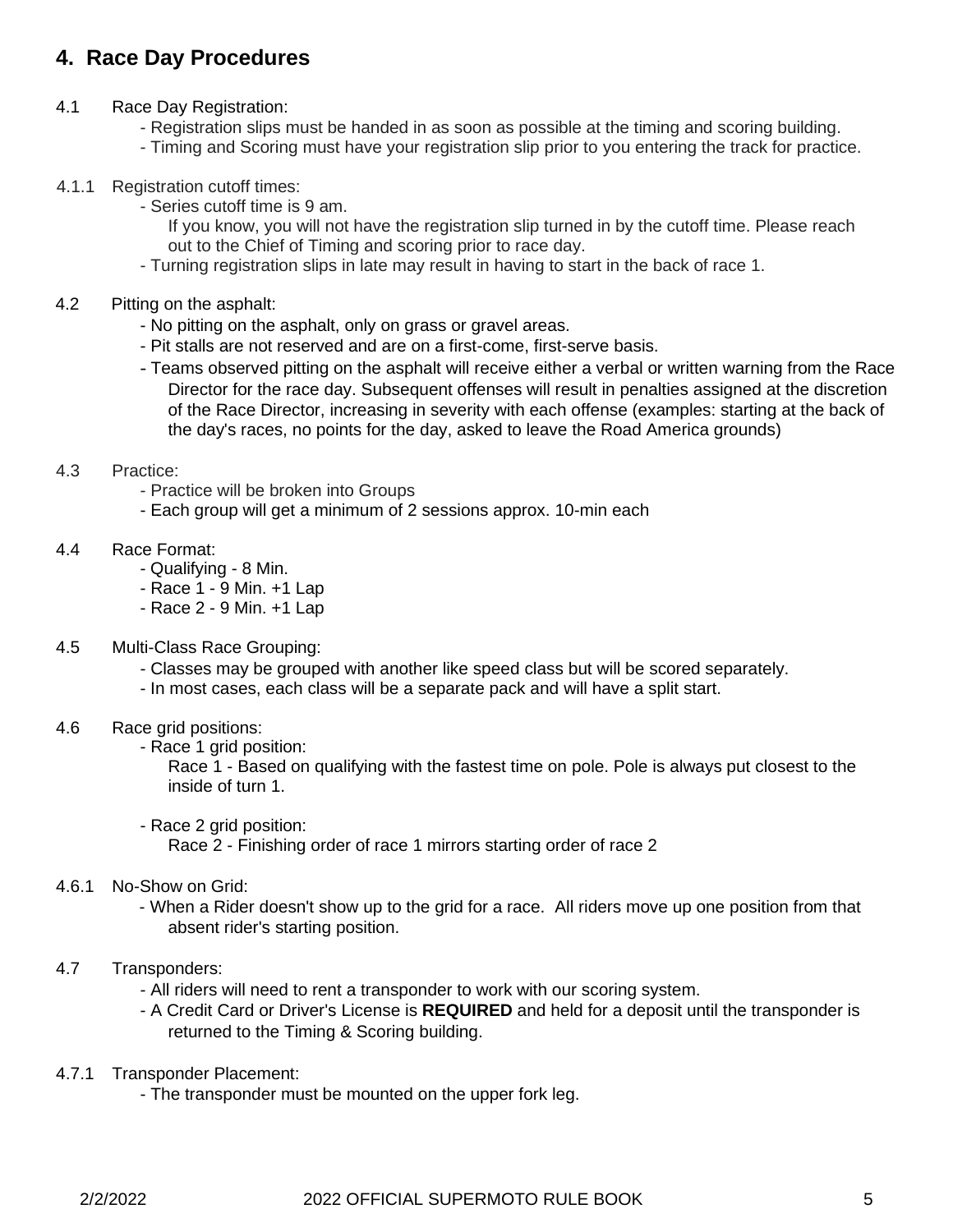## 4.8 Starts:

- Be on time for your class and listen to announcements! If you are late, you must stay on pit road until after the race has started and after the field has passed the pit exit.
- A race bike already on the grid that stalls may be restarted.
- All race bike must be held at a dead stop in their assigned grid position with no wheels rolling. Grid check, the flag goes up, then the race starts on flag drop.
- If a rider has a mechanical problem, they must raise their hand and wave it vigorously to grab the attention of the starter.
- If lights are used for the starting procedure, the Red light will be illuminated on the starting grid. Once the field of riders gives the GO to the starter, then the light will go from Red to Green at any time.

#### 4.9 Restarts:

- Restarts after a red flag will revert to the most current order of the last completed lap. If no laps were completed, the field will revert to the original grid order.
- A lap is complete when all karts on lead lap have passed the finish line.

## 4.10 Flagging:

- For further flagging clarification, see Flags & Definition document (Page 12)

## 4.10.1 Yellow flags:

- Standing Yellow is displayed as a warning: (Problem is off track or in next sector) Example: disabled race bikes(s) ahead but not on racing surface.
- Waving Yellow flag is displayed: (Problem in this sector)

The rider must slowdown. NO passing is allowed until past the reason for the waving yellow. Look ahead for flagging instructions or hand instructions.

## 4.10.2 Red Flag:

- Stops the race immediately. When riders see a red flag, they must signal to the riders behind them, slow their race bike to a safe and controlled speed, and proceed slowly to the pit area. Do not stop on the course unless it is impassable or obviously signaled to do so by corner workers. The starter and all corner stations will display a red flag. This flag indicates racing has stopped, and racers should proceed cautiously to pit road. Riders not proceeding cautiously will be penalized.

## 4.10.3 Black Flag:

- The rider must complete the current lap and report to officials on pit lane. This flag may be used to indicate a jump-start or other grid infraction as well as any other situation where the officials deem it necessary to have a rider brought in to inspect the rider's machine or have a talk with the rider.

## 4.10.4 Black Flag W/ Orange DOT (Meatball Flag):

- Indicates a safety violation. The rider in question should as quickly and safely as possible pull of the racing surface and inspect his/her machine or report to the nearest corner station. Failure to respond may result in disqualification.
- Any race bike that receives the Meatball flag (mechanical or safety) will be scored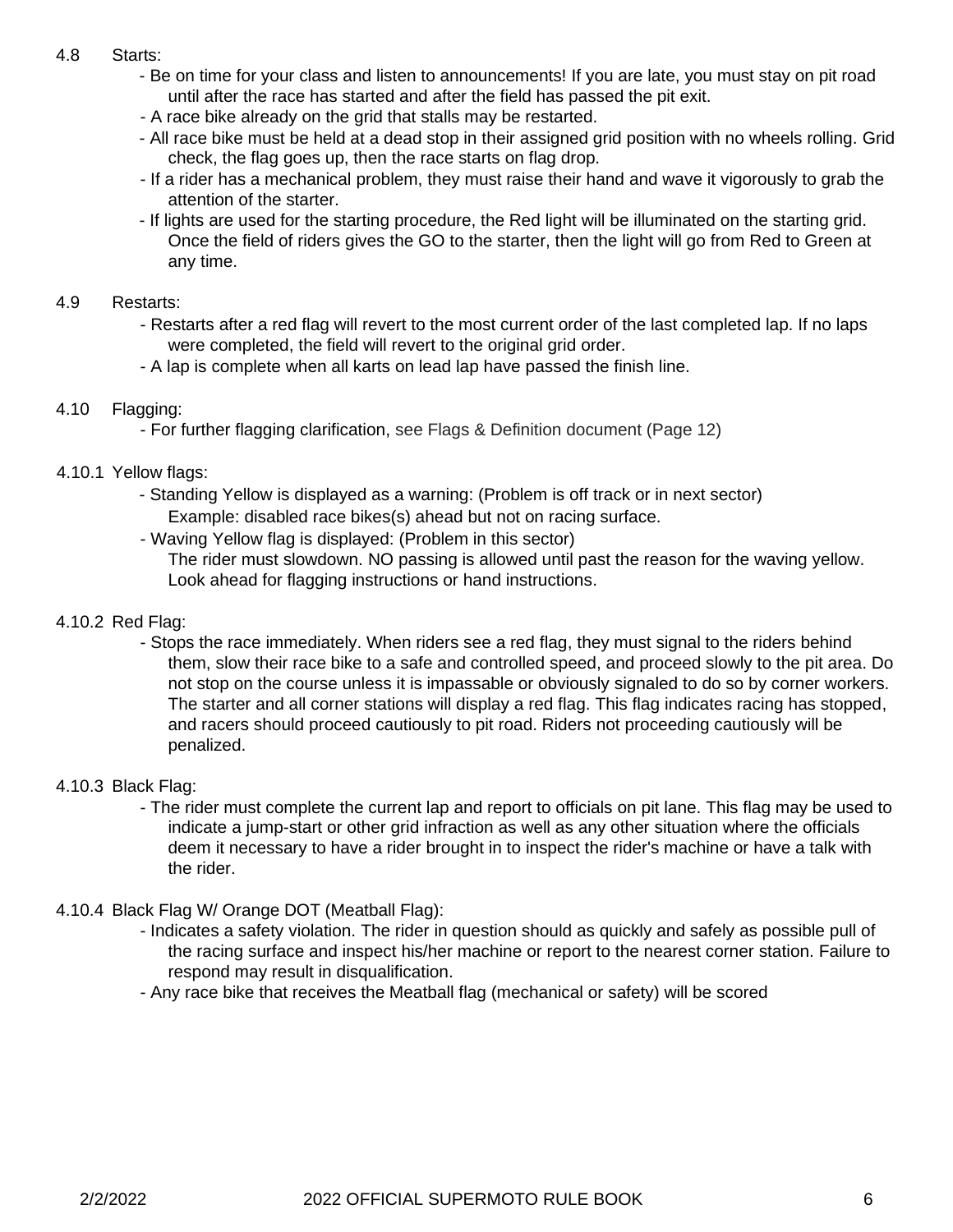## 4.11 Race day Cancellations:

- We do NOT race when the weather becomes severe!
	- Note: Road America's SuperMoto Series races in the rain
- If Qualifying and Race 1 from all the classes have been completed, the race day is official.
- Points for rained out features will be determined by your grid position from the heat races.
- After a rain delay, lap totals for races may be lowered due to time restraints.
- If a race is rained out and cannot be made up, it will be dropped from the schedule. This means you would still drop another race.

#### 4.12 Protests:

- All protests must be presented to the race director.
- Note: approaching any other official could lead to disqualification. Example: Yelling at scoring or the flagman will not be tolerated.
- 4.13 Video Footage:
	- Video footage provided by a competitor will **NOT** be viewed by the Race Director or any race official as evidence against any protests of on-track incidents.
	- Road America SuperMoto Series reserves the right to request video footage from competitors that may depict an on-track incident for insurance purposes.
- 4.14 Penalties & Warnings:
	- The Race Director reserves the right to impose warnings or penalties on any riders that have been seen first-hand or by an official breaking any rules, including driving infractions.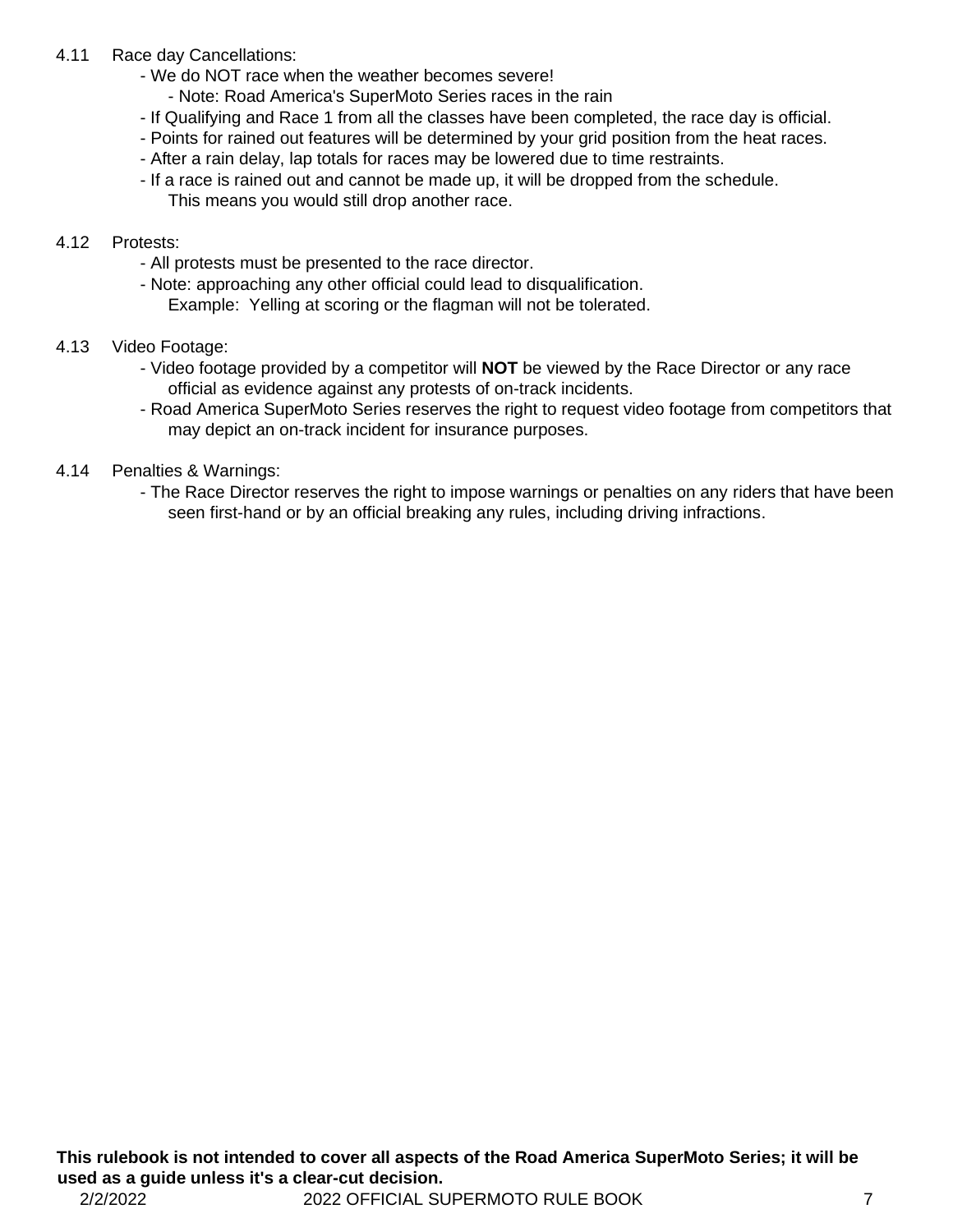## **5. SuperMoto Race Points**

## 5.1 SuperMoto Race Points:

Points earned from Race 1 and Race 2 and are combined for total event points.

| <b>Finishing Position</b> | Race 1 Points  | Race 2 Points |
|---------------------------|----------------|---------------|
| 1 <sup>st</sup>           | 25             | 25            |
| 2 <sub>nd</sub>           | 24             | 24            |
| 3 <sup>rd</sup>           | 23             | 23            |
| 4 <sup>th</sup>           | 22             | 22            |
| 5 <sup>th</sup>           | 21             | 21            |
| 6 <sup>th</sup>           | 20             | 20            |
| 7 <sup>th</sup>           | 19             | 19            |
| 8 <sup>th</sup>           | 18             | 18            |
| 9 <sup>th</sup>           | 17             | 17            |
| 10 <sup>th</sup>          | 16             | 16            |
| 11 <sup>th</sup>          | 15             | 15            |
| 12 <sup>th</sup>          | 14             | 14            |
| 13 <sup>th</sup>          | 13             | 13            |
| 14 <sup>th</sup>          | 12             | 12            |
| 15 <sup>th</sup>          | 11             | 11            |
| 16 <sup>th</sup>          | 10             | 10            |
| 17 <sup>th</sup>          | 9              | 9             |
| 18 <sup>th</sup>          | 8              | 8             |
| 19 <sup>th</sup>          | $\overline{7}$ | 7             |
| 20 <sup>th</sup>          | 6              | 6             |

5.2 Points Qualification - Green Flag

- Any race bike that receives the green flag under its own power but doesn't finish the race will be scored.

- 5.3 Final Championships Points:
	- Final Championship Points will be determined based on cumulative points from 4 out of 5 race series. This allows you to still miss a week and have a chance at the championship. If you attend all 5 races, your lowest week of points will be dropped.
- 5.3.1 Final Championship Points Dropping a Race:
	- Competitors can NOT drop a race event where they were disqualified for in a post-race technical inspection.
- 5.3.2 Final Championship Points Ties
	- Ties in season-ending points will be decided on  $1<sup>st</sup>$  on most Race 2 WINS,  $2<sup>nd</sup>$  on highest finishing position in the season-ending Race 2.
- 5.4 Years end awards requirement:
	- To receive any year-end awards, you must participate in at least 3 of the season's races, and your class must have had at least 3 entries in half of the races for the season.

## **This rulebook is not intended to cover all aspects of the Road America SuperMoto Series; it will be used as a guide unless it's a clear-cut decision.**

2/2/2022 2022 OFFICIAL SUPERMOTO RULE BOOK 8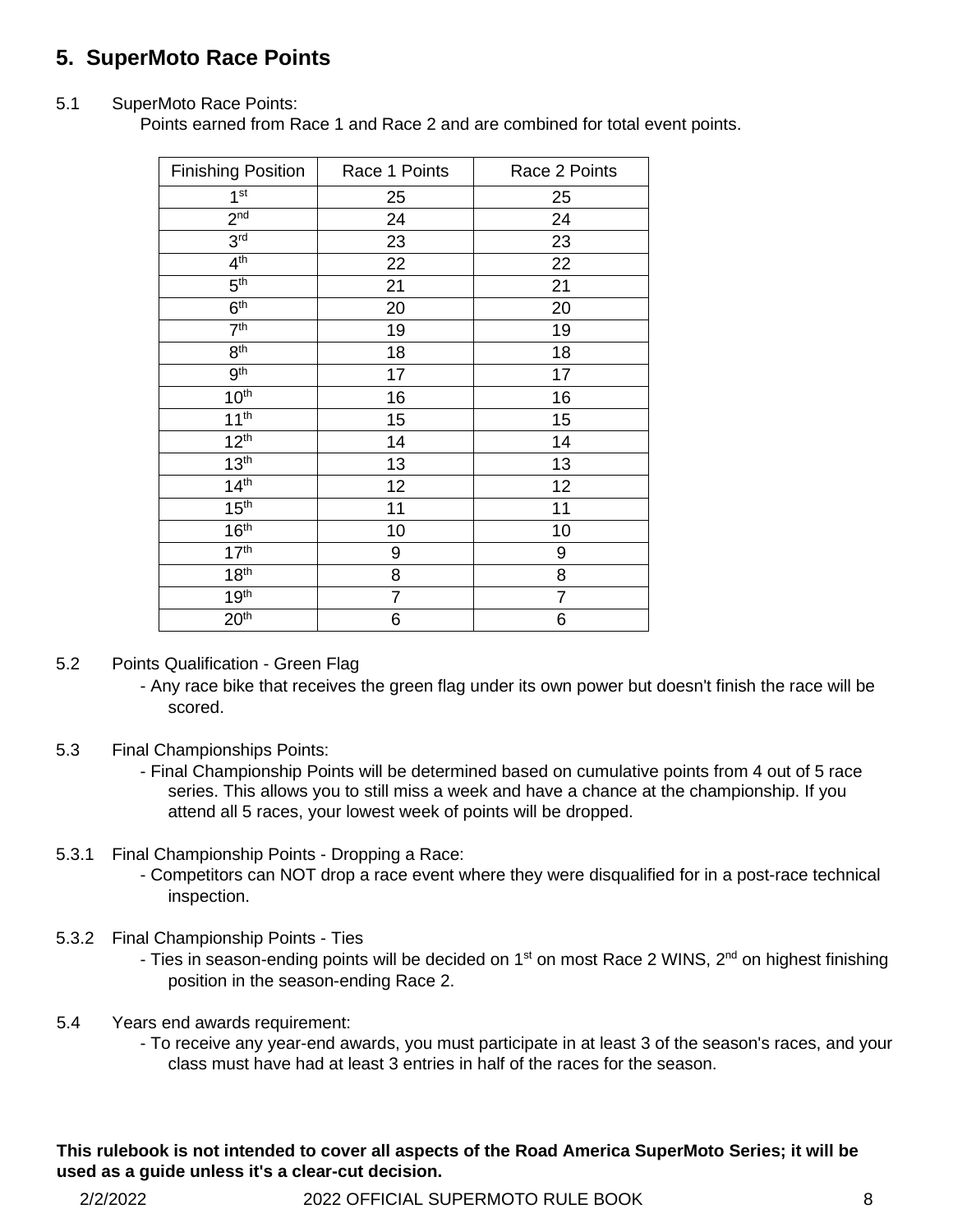## **Road America SuperMoto Series - 2022 Class Structure -**

## **SUPERMOTO** (unlimited bike displacement)

Skill Level Classes (one rider can only ride one skill level class)

- Beginner Skill Level: Beginner
- AM Skill Level: Amateur
- Expert Skill Level: Expert

Age Classes (one rider can only ride one age class)

Sportsman:

- riders age: up to 34 years of age, all skill levels

-Vet+35:

- rider age: +35 years of age, all skill levels

## **MINI BIKE (Kids + Adults, small framed motorcycles)**

Mini Kids (up to 12):

- any small framed motorcycle

Mini Lite:

- 4 stroke up to 145cc; 2 stroke up to 65cc

Mini Heavy:

- 4 stroke up to 230cc (air-cooled); 4-stroke up to 150cc (liquid cooled)

- 2 stroke up to 105cc

Small-framed motorcycle:

- Any production motorcycle that came equipped from the Original Equipment Manufacturer with a 19" or smaller front wheel.